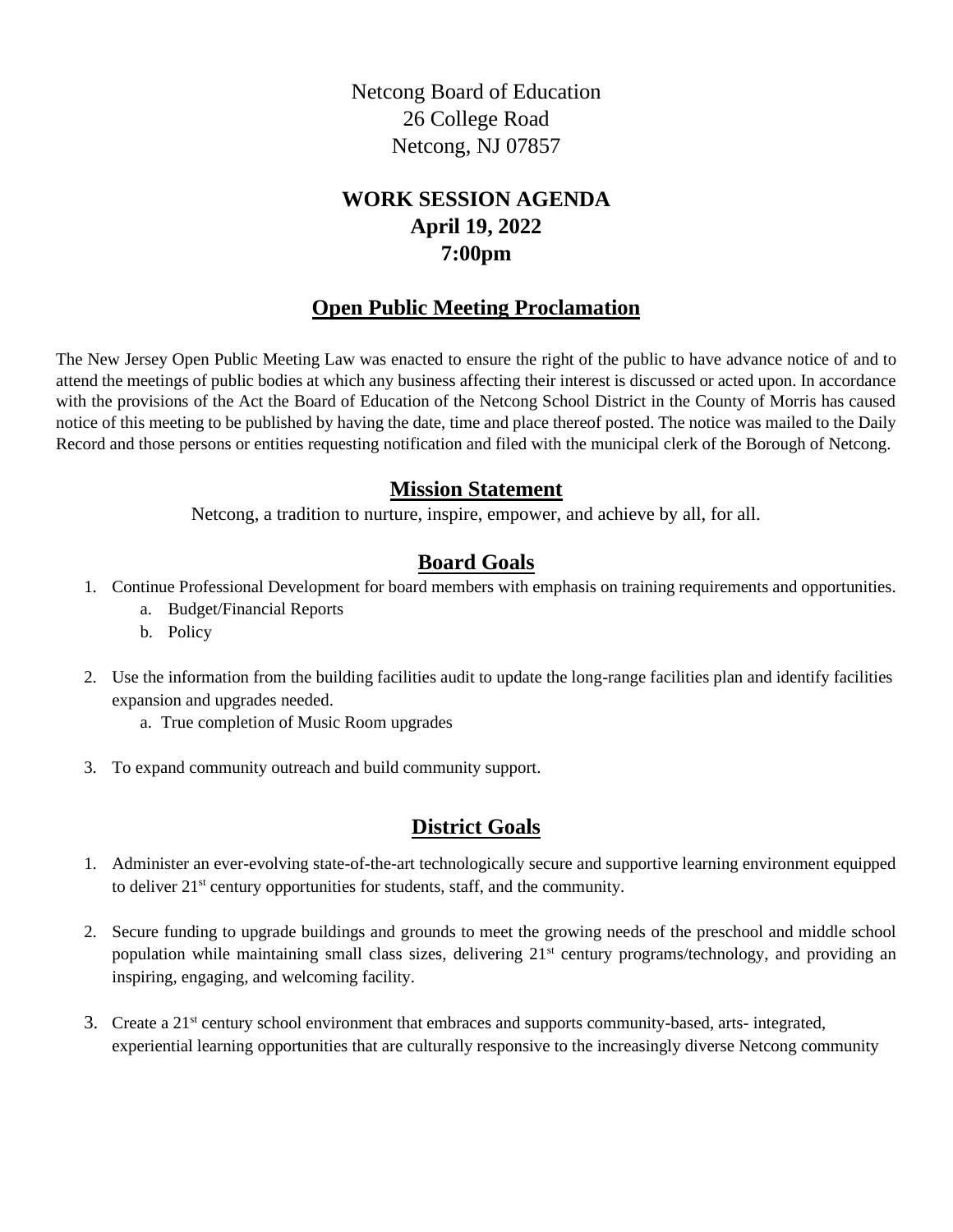- **1. Call to Order**
- **2. Flag Salute**
- **3. Roll Call**

| Mr. Arbolino               | <b>Mr. Barbero</b> | Mr. Kranz              |
|----------------------------|--------------------|------------------------|
| <b>Mrs. Lapsley</b> ______ | Mr. Latham         | Mrs. Parks             |
| Ms. Santalucia             | <b>Mr. Stevens</b> | <b>Mrs. Dalesandro</b> |

#### **4. Correspondence and Approval of Minutes**

Be it resolved that the correspondence from Jennifer Santana dated April 12, 2022 has been received and accepted.

#### **5. President's Comments**

Music room presentation: Solutions Architecture

#### **6. Meeting Open to the Public (Agenda Items Only)**

**Open:** Moved By: Seconded By: Time:

*Public is invited to address the Board with any questions, comments or concerns. The Board requests that the individual address the Board, giving name and address, and asks that all remarks be directed to the Chair. The public portion shall be limited to thirty minutes with a five-minute time limit on each participant. The Board wishes to remind all attendees at its meeting that while it subscribed without reservation to the principle of keeping the public completely informed, by policy it cannot allow public discussion of personnel matters. If a matter concerning the staff of the Netcong Public School is of interest or concern, the matter would be referred to the Superintendent or the Board of Education, either by telephone or letter.*

 **Closed: Moved By:\_\_\_\_\_\_\_\_\_\_\_ Seconded By:\_\_\_\_\_\_\_\_\_\_\_ Time:\_\_\_\_\_\_\_\_\_\_\_**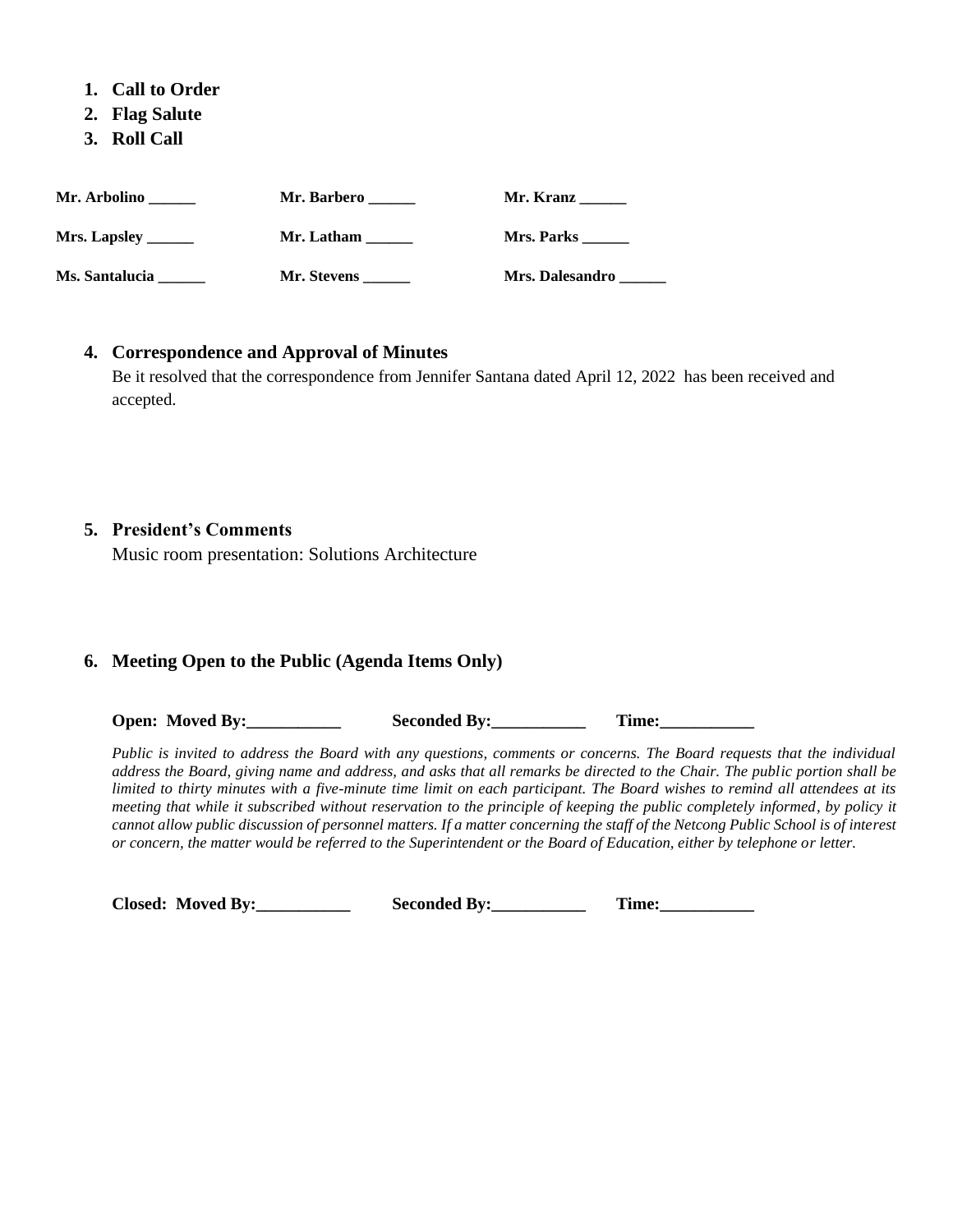#### **7. Items for Board Discussion**

- 1. Policies for a second read
	- a. 2330 Homework: Revised
- 2. Comprehensive Equity Plan Statement of Assurance
- 3. HIB #7, HIB #8, and HIB #9 Results
- 4. Professional Development

Amended resolution one staff member previously approved PD for 3/30/22 - date change

Presentation at the NJASA Conference: K. Ceresnak, J, Rider

Summer Inclusion Leadership Conference: K. Walsh 6/28/2022

Date change for K. Ceresnak Stronge Training

BLS Training A. Dausch

- 5. Budget Presentation
- 6. Update to school calendar give back one snow day
- 7. All Schools Concert Date Change, Music in the Parks Date Change
- 8. Permanent Sub
- 9. NJDA Administrative Review
- 10. Kitchen equipment/Inspection
- 11. Statement of Assurance Lead Testing
- 12. Drew University Science Fair
- 13. CARES Act Amendment
- 14. Title I Amendment
- 15. Field trips with updated chaperones
- 16. Safety Grant
- 17. USDA Supply Chain Assistance
- 18. Food Service Management Request for Proposal/Price Increase
- 19. Updated chaperones for field trips
- 20. Staff member taking a graduate level course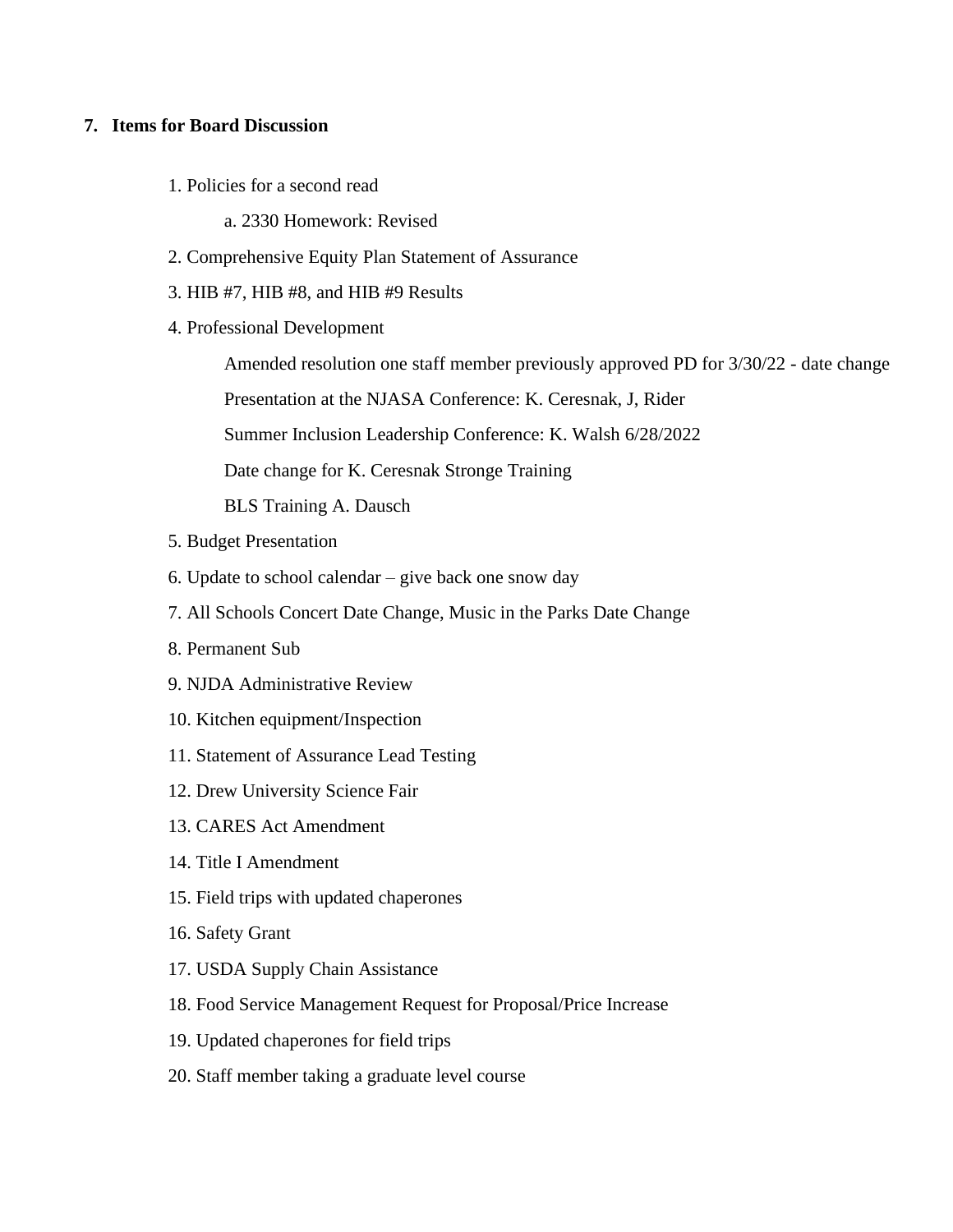#### **8. Miscellaneous/Old Business**

1. Be it resolved that the Netcong Board of Education, upon the recommendation of the Superintendent, hereby approves the following contract for the Music Room Renovation Project, which has been negotiated pursuant to N.J.S.A. 18A:18A-5(c).

WHEREAS, the Netcong Board of Education ("Board") publicly advertised for the receipt of bids for the Music Room Renovation Project; and

WHEREAS, the Board received bid responses, which were publicly open and read on February 16, 2022; and

WHEREAS, the bid responses were rejected as each bid substantially exceeded the cost estimate for the Music Room Renovation Project and also substantially exceeded the Board's appropriation for the Music Room Renovation Project; and

WHEREAS, the Board publicly advertised for the rebid of the Music Room Renovation Project; and WHEREAS, the Board received one (1) bid response, which was publicly open and read on March 15, 2022; and

WHEREAS, the one (1) bid response received was rejected because it substantially exceeded the cost estimate for the Music Room Renovation Project and also substantially exceeded the Board's appropriation for the Music Room Renovation Project; and

WHEREAS, because bids for the Music Room Renovation Project were advertised pursuant to N.J.S.A. 18A:18A-4 on two (2) occasions and because all bids were rejected by the Board after a determination that the bids were not reasonable as to price and exceeded the amount budgeted for the Music Room Renovation Project, the Board authorized the Business Administrator to negotiate a contract for the Music Room Renovation Project, subject to Board approval in accordance with N.J.S.A. 18A:18A-5(c); and

WHEREAS, during the negotiation process, three (3) vendors submitted proposals for the Board's consideration; and

WHEREAS, the Board's Architect utilized value engineering to assist in the negotiations to reduce the cost of the Music Room Renovation Project, which included such items as exhaust fan/ducts, ceiling work and trim, stairwell, acoustical panels, and lighting; and

WHEREAS, Lanyi & Tevald, Inc.'s proposal is the lowest negotiated price for the Music Room Renovation Project; and

THEREFORE, BE IT RESOLVED THAT the Board hereby awards the contract for the Music Room Renovation Project to Lanyi & Tevald, Inc., Warren, NJ in accordance with N.J.S.A. 18A:18A-5(c) at a price not to exceed \$213,949.00.

 2. Be it resolved that the Netcong Board of Education, upon the recommendation of the Superintendent, hereby approves the continued medical leave, under FMLA, of employee #2046 effective April 25, 2022 through May 2, 2022. The employee will utilize 5 accumulated sick days.

| Mr. Arbolino                | Mr. Barbero | Mr. Kranz         |
|-----------------------------|-------------|-------------------|
| <b>Mrs. Lapsley _______</b> | Mr. Latham  | <b>Mrs. Parks</b> |
| Ms. Santalucia              | Mr. Stevens | Mrs. Dalesandro   |